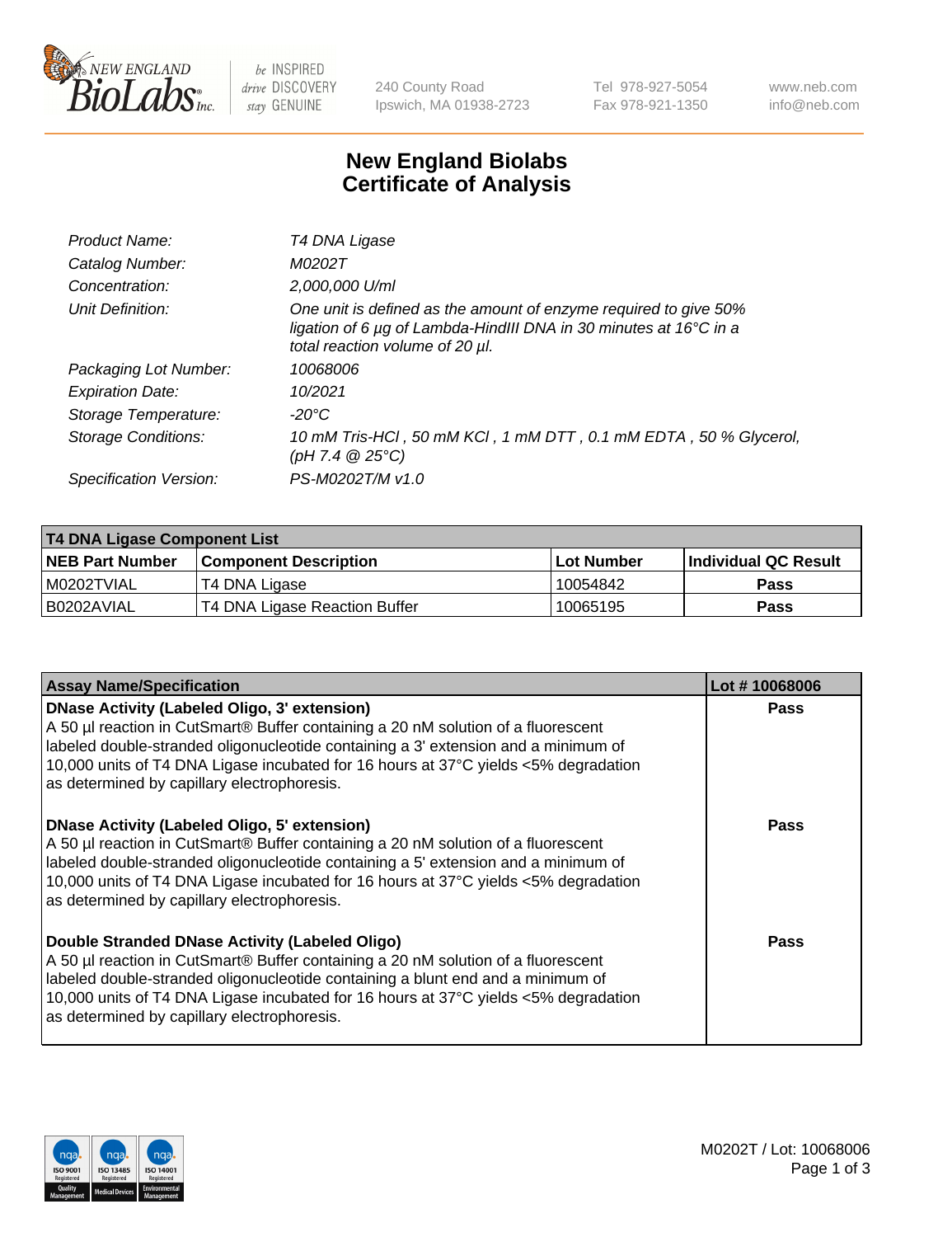

be INSPIRED drive DISCOVERY stay GENUINE

240 County Road Ipswich, MA 01938-2723 Tel 978-927-5054 Fax 978-921-1350

www.neb.com info@neb.com

| <b>Assay Name/Specification</b>                                                                                                                                                                                                                                                                                                                                                                                    | Lot #10068006 |
|--------------------------------------------------------------------------------------------------------------------------------------------------------------------------------------------------------------------------------------------------------------------------------------------------------------------------------------------------------------------------------------------------------------------|---------------|
| <b>Endonuclease Activity (Nicking)</b><br>A 50 µl reaction in NEBuffer 1 containing 1 µg of supercoiled PhiX174 DNA and a<br>minimum of 2000 units of T4 DNA Ligase incubated for 4 hours at 37°C results in <10%<br>conversion to the nicked form as determined by agarose gel electrophoresis.                                                                                                                   | <b>Pass</b>   |
| <b>Exonuclease Activity (Radioactivity Release)</b><br>A 50 µl reaction in NEBuffer 1 containing 1 µg of a mixture of single and<br>double-stranded [3H] E. coli DNA and a minimum of 2000 units of T4 DNA Ligase<br>incubated for 4 hours at 37°C releases <0.1% of the total radioactivity.                                                                                                                      | <b>Pass</b>   |
| <b>Ligation and Recutting (Terminal Integrity, Digested DNA)</b><br>A 20 µl reaction in 1X T4 DNA Ligase Reaction Buffer containing 2 µg of Lambda<br>DNA-HindIII Digest and a minimum of 4000 units of T4 DNA Ligase incubated for 16<br>hours at 37°C results in >95% ligation of the DNA fragments as determined by agarose<br>gel electrophoresis. Of these ligated fragments, >95% can be recut with HindIII. | <b>Pass</b>   |
| <b>Non-Specific DNase Activity (16 Hour)</b><br>A 50 µl reaction in NEBuffer 1 containing 1 µg of CIP-treated Lambda-HindIII DNA and<br>a minimum of 2000 units of T4 DNA Ligase incubated for 16 hours at 37°C results in a<br>DNA pattern free of detectable nuclease degradation as determined by agarose gel<br>electrophoresis.                                                                               | <b>Pass</b>   |
| <b>Protein Concentration (A280)</b><br>The concentration of T4 DNA Ligase is 2 mg/ml +/- 10% as determined by UV absorption<br>at 280 nm. Protein concentration is determined by the Pace method using the<br>extinction coefficient of 57,675 and molecular weight of 55,292 daltons for T4 DNA<br>Ligase (Pace, C.N. et al. (1995) Protein Sci., 4, 2411-2423).                                                  | <b>Pass</b>   |
| <b>Protein Purity Assay (SDS-PAGE)</b><br>T4 DNA Ligase is ≥ 95% pure as determined by SDS-PAGE analysis using Coomassie Blue<br>detection.                                                                                                                                                                                                                                                                        | <b>Pass</b>   |
| qPCR DNA Contamination (E. coli Genomic)<br>A minimum of 2000 units of T4 DNA Ligase is screened for the presence of E. coli<br>genomic DNA using SYBR® Green qPCR with primers specific for the E. coli 16S rRNA<br>locus. Results are quantified using a standard curve generated from purified E. coli<br>genomic DNA. The measured level of E. coli genomic DNA contamination is ≤ 1 E. coli<br>genome.        | Pass          |
| <b>RNase Activity (Extended Digestion)</b><br>A 10 µl reaction in NEBuffer 4 containing 40 ng of a 300 base single-stranded RNA<br>and a minimum of 1 µl of T4 DNA Ligase is incubated at 37°C. After incubation for 16<br>hours, >90% of the substrate RNA remains intact as determined by gel electrophoresis                                                                                                    | Pass          |